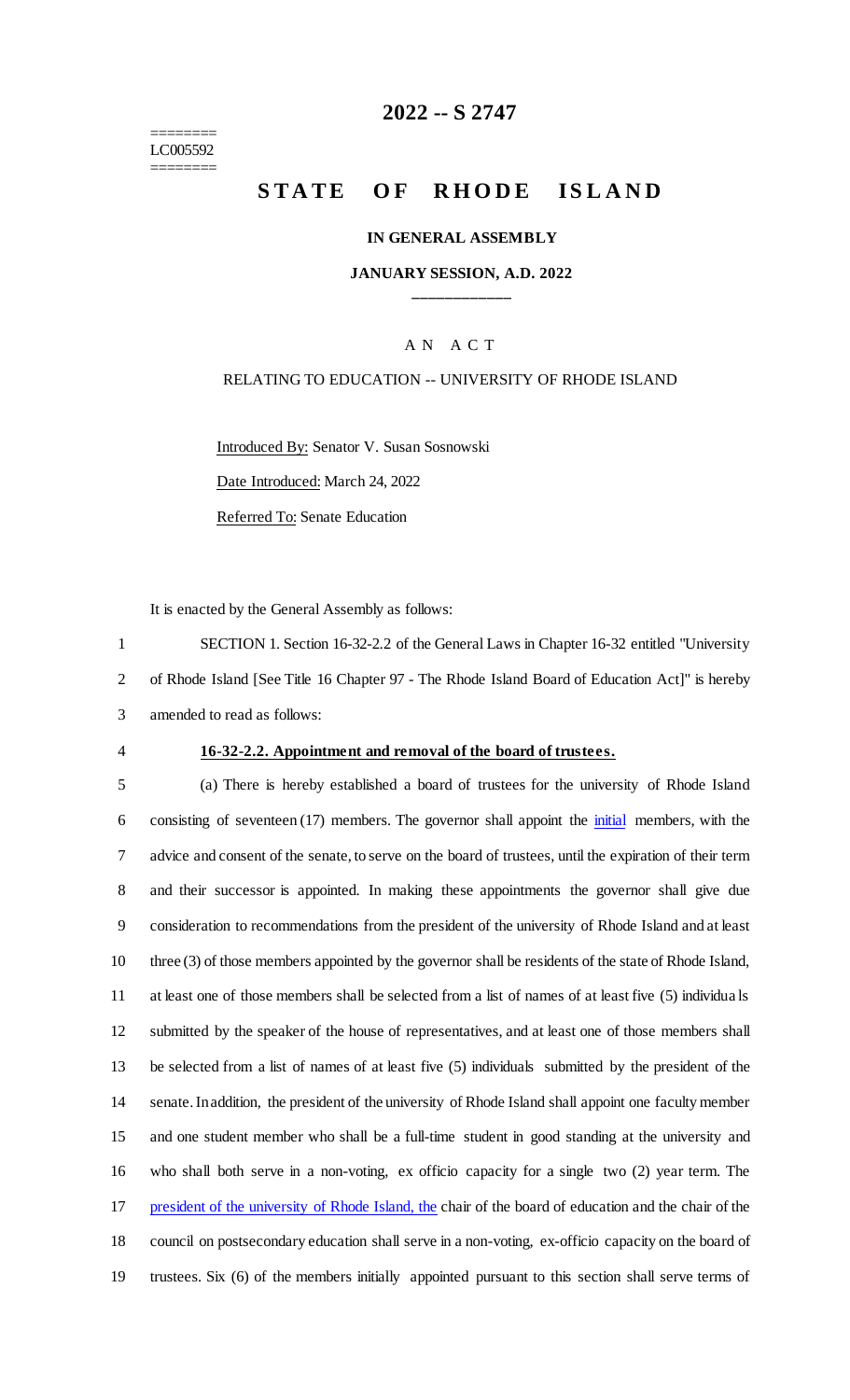three (3) years; seven (7) members initially appointed pursuant to this section shall serve terms of 2 two (2) years, including the member appointed from the list submitted by the speaker of the house of representatives and the member appointed from the list submitted by the president of the senate; and, four (4) members initially appointed pursuant to this section shall serve terms of one year. 5 Thirteen (13) A majority of voting members of the board shall constitute a quorum and the vote of a majority of those present and voting shall be required for action.

7 (b) After the initial terms of appointment have expired, the governor shall appoint nine (9) 8 seventeen (17) members with the advice and consent of the senate to serve as members of the board 9 of trustees with three  $(3)$  members appointed for a term of three  $(3)$  years; with three  $(3)$  members 10 appointed for a term of two (2) years, including the member appointed from the list submitted by 11 the speaker of the house of representatives and the member appointed from the list submitted by 12 the president of the senate; and with three (3) members appointed for a term of one year and shall 13 be eligible to be reappointed to a term of two (2) years. In making these appointments the governor 14 shall give due consideration to recommendations from the president of the university and the chair 15 of the board of trustees of the university of Rhode Island and at least three (3) of those members 16 appointed by the governor shall be residents of the state of Rhode Island, at least one of those 17 members shall be selected from a list of names of at least five (5) individuals submitted by the 18 speaker of the house of representatives, and at least one of those members shall be selected from a 19 list of names of at least five (5) individuals submitted by the president of the senate. The remaining 20 eight (8) voting members shall be self-perpetuating members appointed by the board pursuant to 21 rules adopted by the board regarding the nomination and appointment of members and shall serve 22 terms as defined by the board pursuant to the adopted rules and be eligible for reappointment. In 23 making these appointments the board shall give due consideration to recommendations from the 24 president of the university of Rhode Island. All members shall be appointed for a term of three (3) 25 years and shall be eligible for reappointment. In addition, the president of the university of Rhode 26 Island shall appoint one faculty member and one student member who shall be a full-time student 27 in good standing at the university and who shall both serve in a non-voting, ex officio capacity. 28 The faculty member shall serve for a single two (2) year term. The student member shall serve for 29 up to two (2) one-year terms. The president of the university of Rhode Island, the chair of the board 30 of education and the chair of the council on postsecondary education shall serve in a non-voting, 31 ex officio capacity of the board of trustees.

32 (c) A majority of the board shall elect the chair of the board from among the seventeen (17) 33 voting board members pursuant to rules and regulations adopted by the board establishing the 34 procedure for electing a chair.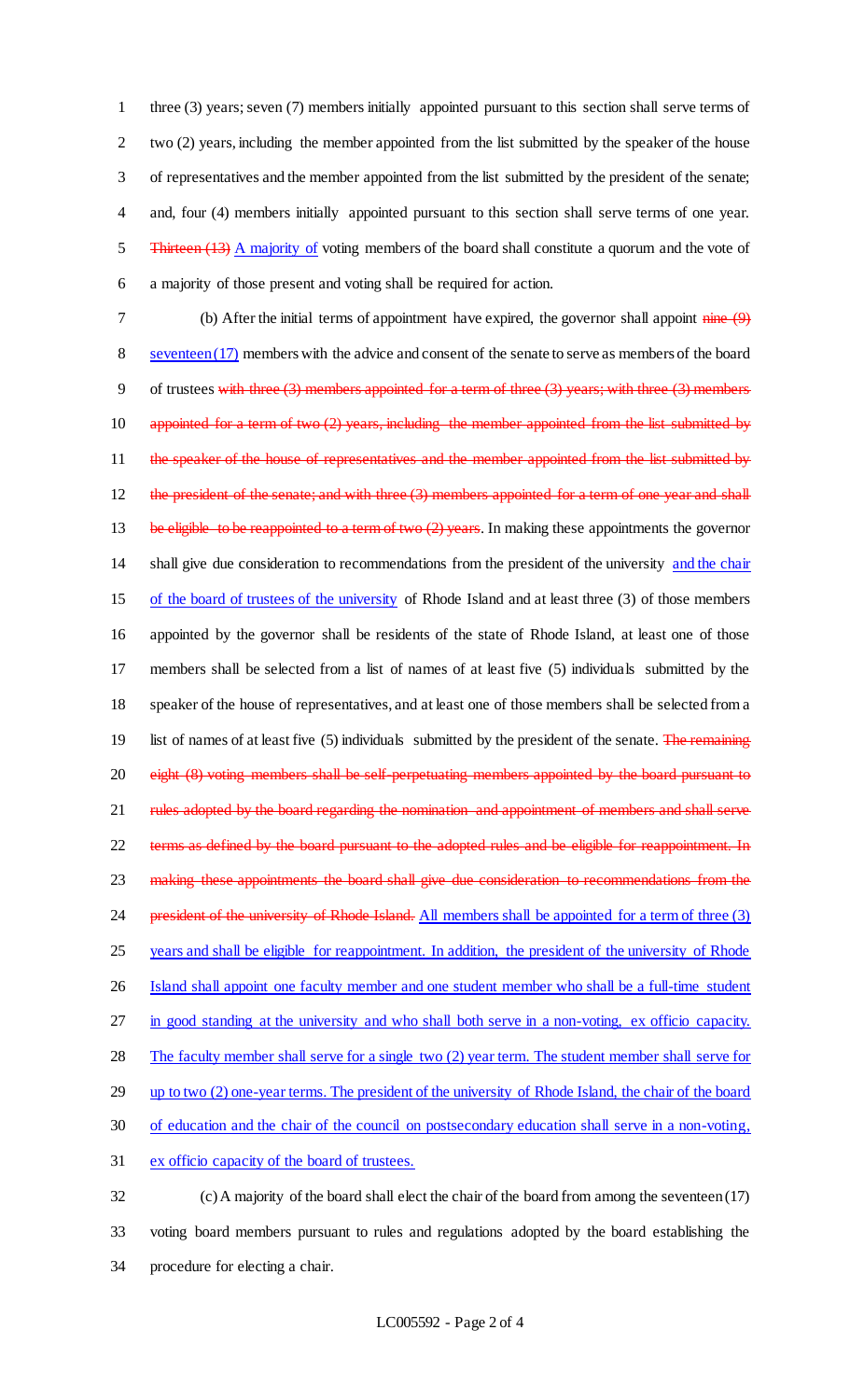1 (d) Public members Members of the board shall be removable by the appointing authority 2 of the member governor for cause only (including, but not limited to, for repeated failure to attend 3 meetings), and removal solely for partisan or personal reasons unrelated to capacity or fitness for 4 the office shall be unlawful. In making decisions to remove a member, the governor shall give due 5 consideration to recommendations from the chair of the board of trustees of the university of Rhode 6 Island. No removal shall be made for any cause except after ten (10) days' notice in writing of 7 specific charges, with opportunity for the member to be present in person and with counsel at a 8 public hearing before the appointing authority, to introduce witnesses and documentary evidence 9 in his or her own defense, and to confront and cross-examine adversary witnesses; and appeal shall 10 lie to the superior court from the governor's determination.

11 SECTION 2. This act shall take effect upon passage.

#### ======== LC005592 ========